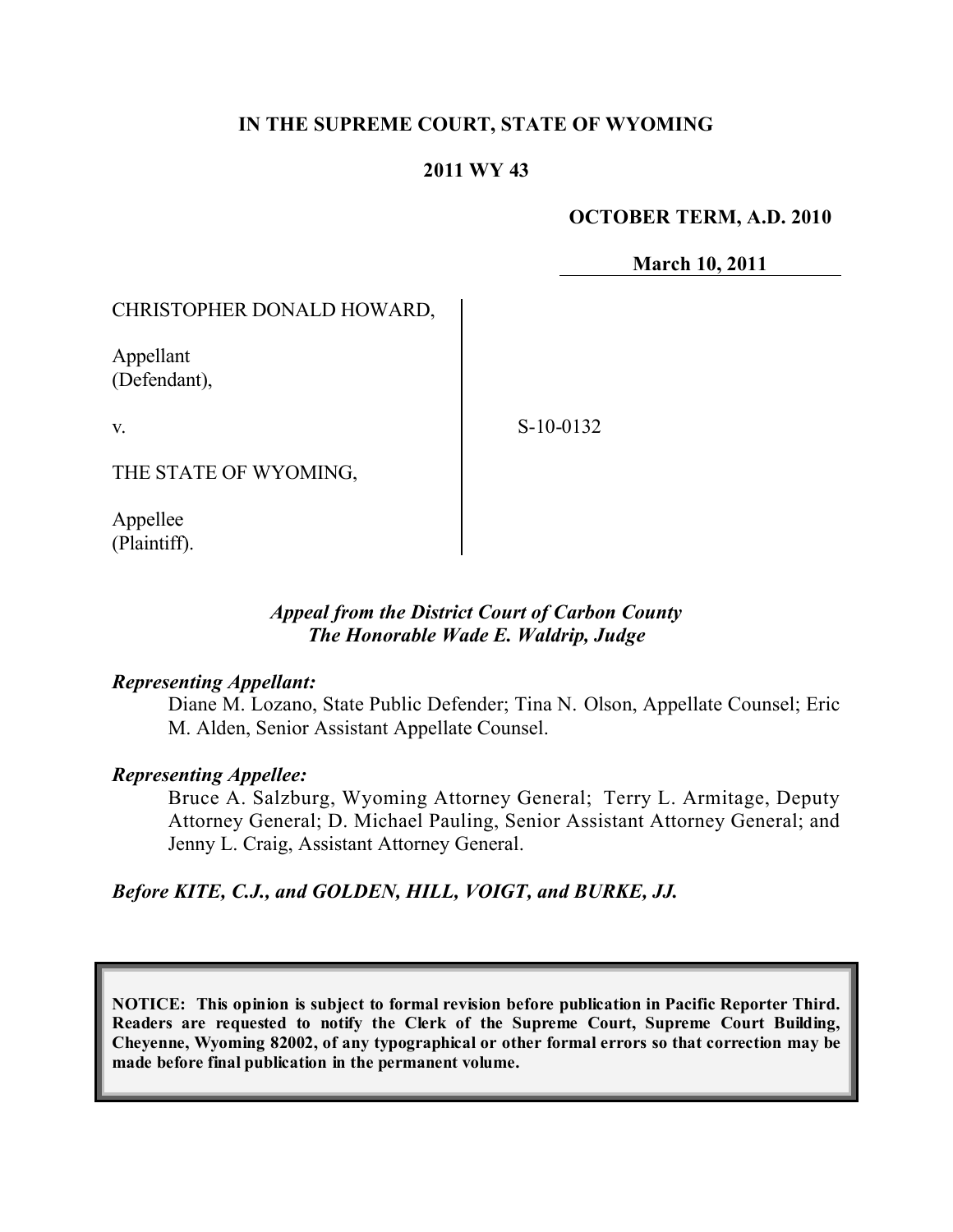**HILL,** Justice.

[¶1] Christopher Howard appeals the district court's decision revoking his probation. We affirm.

# **ISSUE**

[¶2] Howard raises one issue before this Court:

The court abused its discretion by considering quadruple hearsay.

# **FACTS**

[¶3] In April of 2009, Christopher Howard was charged with three counts of interference with a peace officer (two felonies and one misdemeanor). Pursuant to a plea agreement, Howard pleaded guilty to one of the felony counts, after which a sentence of three to seven years was imposed. That sentence was suspended in favor of three years supervised probation. As a condition of probation, Howard was to complete the Volunteers of America (VOA) program at its facility in Gillette.

[¶4] Less than two months after his probation was imposed, on January 29, 2010, the State filed a petition to revoke Howard's probation. The State alleged that Howard violated the probation terms by being terminated from the VOA program because he violated the program rules. The State alleged the violations were twofold: (1) Howard went to an Osco Pharmacy to obtain prescription medication, and (2) Howard lied to VOA staff when questioned about going to Osco. It is a violation of the VOA program rules for a participant to pick up his own medication at the pharmacy.

[¶5] A probation revocation hearing was scheduled. Prior to the hearing, however, Howard filed a motion to modify his sentence, requesting that his probation be modified to require him to complete a different treatment program. At the hearing, the parties stipulated to the following: Howard failed to complete the VOA program; Howard had a valid prescription for medication; VOA was aware of Howard's prescription; and the prescription was a refill that VOA personnel had previously picked up for Howard. Howard conceded that he failed to complete the VOA program, to which the judge stated during the hearing, "[t]hat takes us from the adjudicatory phase to the dispositional phase of this hearing, at which the State must prove that [Howard] acted willfully." The parties agreed.

[¶6] Two witnesses testified during the State's attempt to prove that Howard acted willfully. A probation agent testified that Howard went to Osco, but on crossexamination, the agent testified that she was only told this fact by the VOA director, who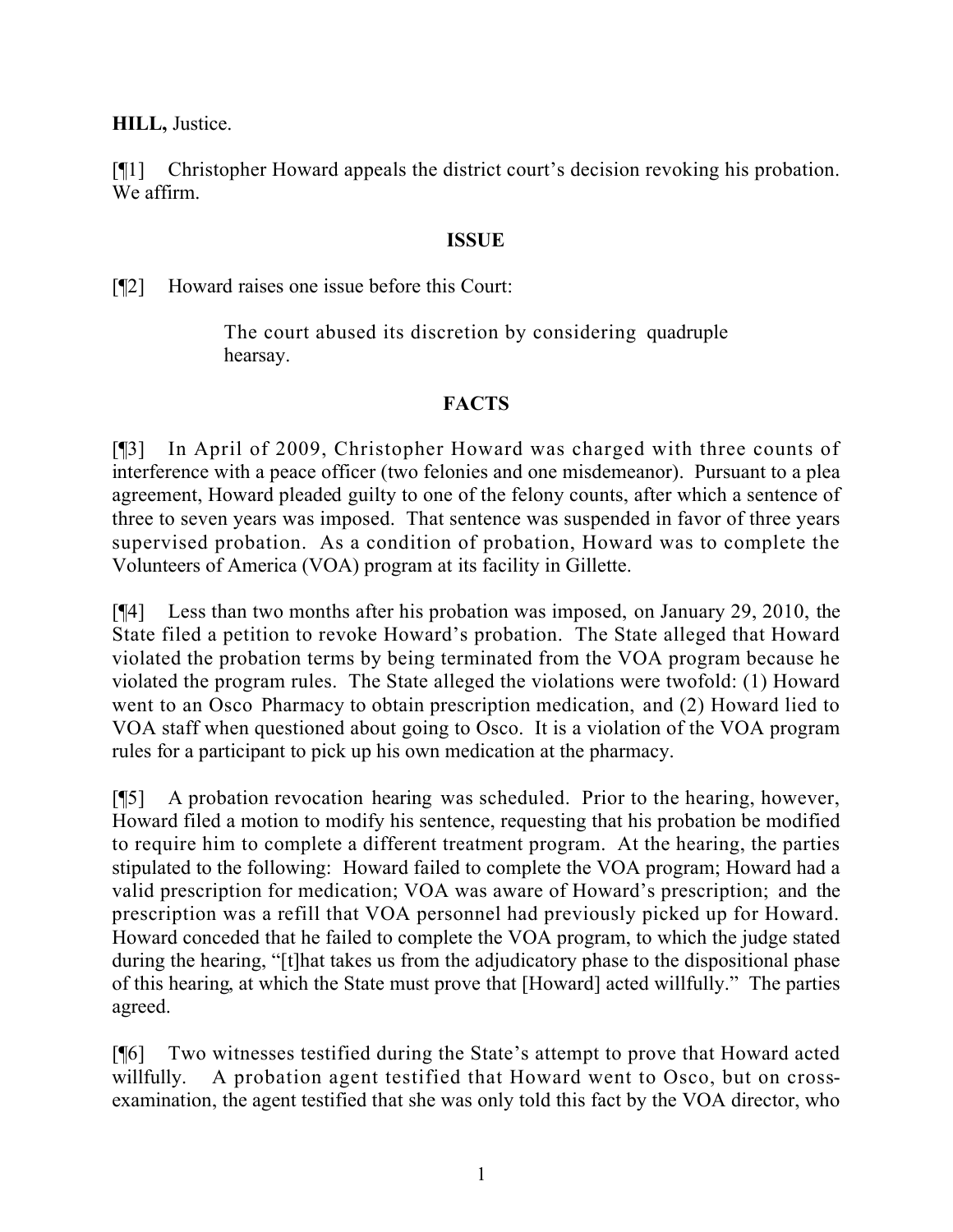received the information "fourth hand." Counter to what the probation agent stated during her examination, Howard testified that he never entered Osco, but instead merely telephoned the store to ensure his insurance had paid for the medication so that a staff member from VOA could pick it up. Howard's girlfriend also testified that Howard never entered Osco.

[¶7] The district court nevertheless revoked Howard's probation and re-imposed the underlying sentence of three to seven years. This appeal followed.

# **STANDARD OF REVIEW**

[¶8] We review probation revocation proceedings under our abuse of discretion standard:

> A district court's decision to revoke probation and impose a sentence is discretionary and will not be disturbed unless the record demonstrates a clear abuse of discretion. *Mapp v. State*, 929 P.2d 1222, 1225 (Wyo. 1996). We review the district court's decision to determine whether the court could reasonably conclude as it did. *Id*. "Upon review, all that is necessary to uphold a district court's decision to revoke probation is evidence that it made a conscientious judgment, after hearing the facts, that a condition of probation had been violated." *Sweets v. State*, 2003 WY 64, ¶ 9, 69 P.3d 404, 406 (Wyo. 2003).

*Forbes v. State*, 2009 WY 146, ¶ 6, 220 P.3d 510, 512-13 (Wyo. 2009).

# **DISCUSSION**

[¶9] Howard argues on appeal that the district court abused its discretion by revoking his probation based on quadruple hearsay. Despite his attorney's concession that only the dispositional phase was contested, Howard argues that his defense related to both the adjudicative and dispositional phases. His defense was, ostensibly, that he was wrongfully terminated from VOA although he had not violated VOA rules.

[¶10] As part of his argument, Howard weaves in the assertion that his defense was related to both the dispositional phase and the adjudicative phase. Howard challenges case law that indicates that the adjudicatory phase is over once it is established that the probationer did not complete the program in question. Furthermore, Howard argues that the "fourth hand" information does not meet due process requirements, let alone minimal requirements required in the dispositional phase.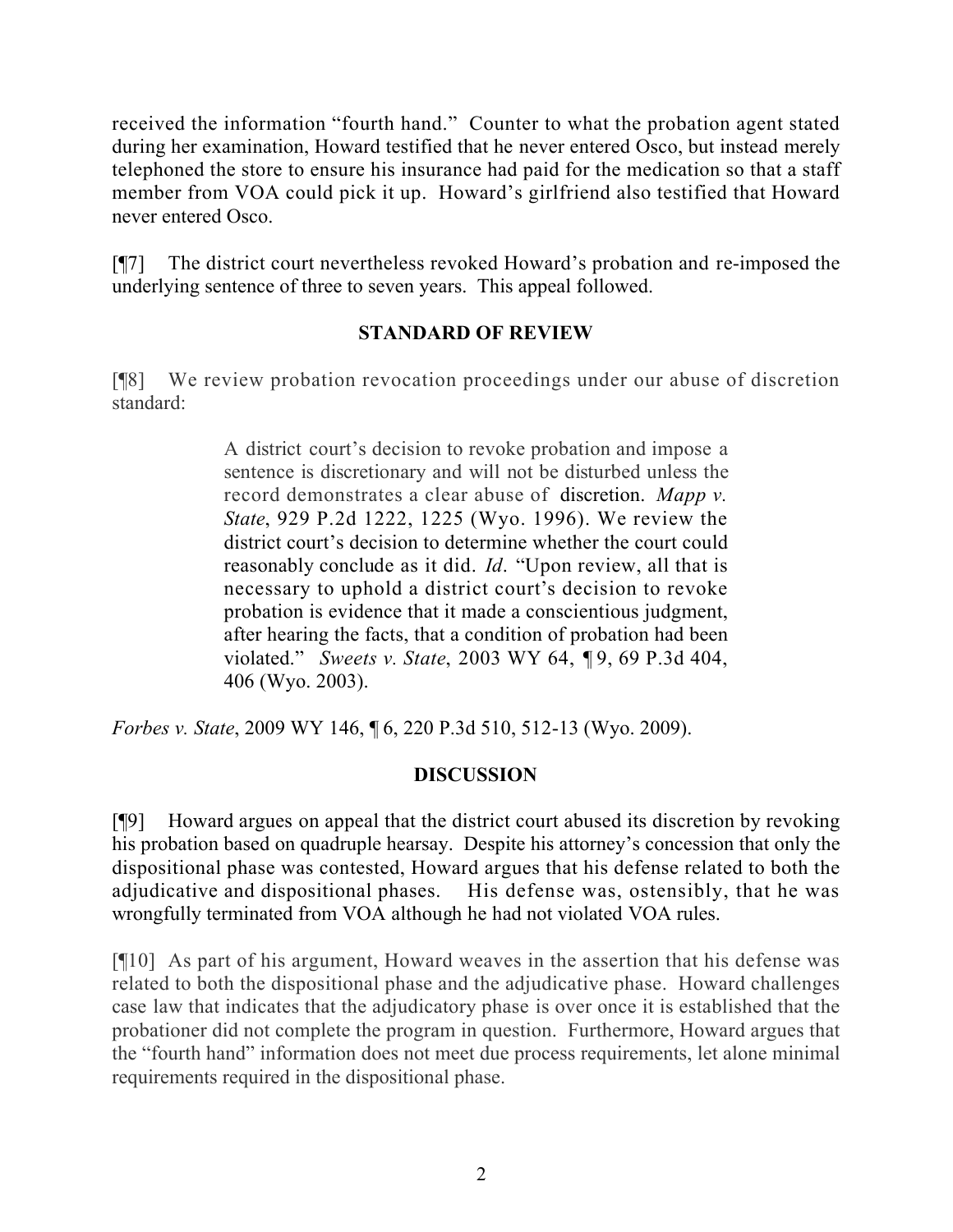[¶11] Revocation proceedings are largely governed by W.R.Cr.P. 39 and consist of a two-part process:

> The first part, the adjudicatory phase, requires the district court to determine by a preponderance of the evidence whether or not a condition of probation has been violated. W.R.Cr.P. 39**(**a)(5). This determination must be based on verified facts and must be made in accordance with constitutional due process requirements and the Wyoming Rules of Evidence. *Mapp v. State*, 929 P.2d 1222, 1226 (Wyo. 1996). The second part, the dispositional phase, is triggered only upon a finding that a condition of probation was violated. *Id*. During this phase, the district court must determine the appropriate consequences of the probation violation. In making this determination, the district court must consider not only the violation, but also the reasons the condition was originally imposed and the circumstances surrounding the violation. *Id.; Gailey v. State*, 882 P.2d 888, 891-92 (Wyo. 1994); *Minchew v. State*, 685 P.2d 30, 32 (Wyo. 1984).

*Foster v. State*, 2010 WY 135, ¶ 8, 240 P.3d 200, 202 (Wyo. 2010).W.R.Cr.P. 39 states in relevant part:

> (a) *Revocation*. -- Proceedings for revocation of probation shall be initiated by a petition for revocation filed by the attorney for the state, setting forth the conditions of probation which are alleged to have been violated by the probationer and the facts establishing the violation.

> . . . . (5) *Hearing*. -- At the hearing upon the petition for revocation of probation, the state must establish the violation of the conditions of probation alleged in the petition by a preponderance of the evidence.

> > (A) The probationer shall have the right to appear in person and by counsel, to confront and examine adverse witnesses, and at the dispositional stage to make a statement in mitigation of revocation.

> > (B) The Wyoming Rules of Evidence shall apply to the adjudicative phase of probation revocation hearings; however, hearsay that is probative, trustworthy and credible may be received into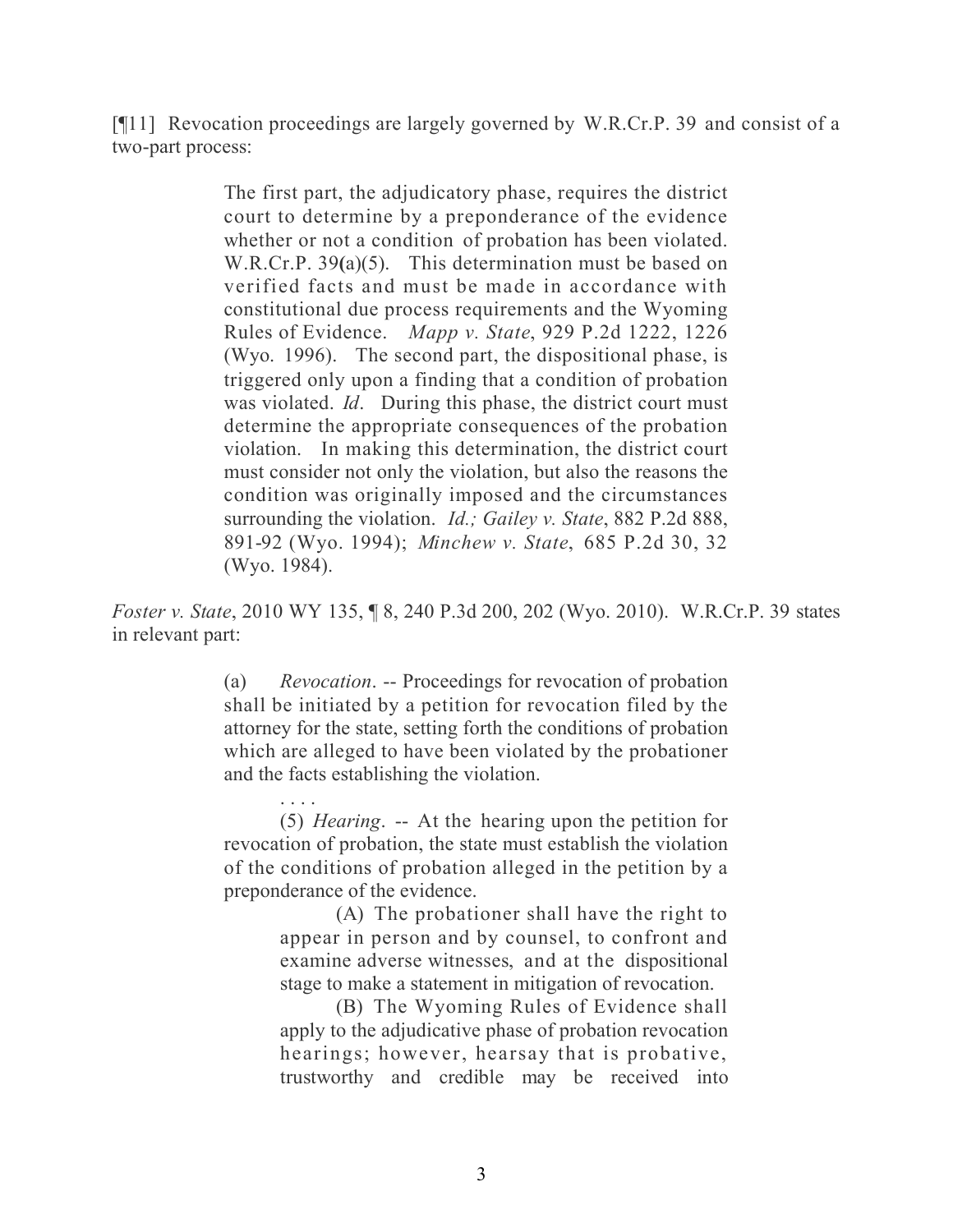evidence. The Wyoming Rules of Evidence do not apply to the dispositional stage.

We echoed the purpose of Rule 39 in *Edrington v. State*, 2008 WY 70, ¶ 7, 185 P.3d 1264 (Wyo. 2008), and in that context we stated:

> [I]n order to revoke probation for the violation of a condition of probation not involving the payment of money, the violation must be willful, or if not willful, must presently threaten the safety of society.

. . . . Willfulness is determined at the dispositional phase of the proceedings.

*Id.*,  $\P$  7, 185 P.3d at 1266-67 (citations omitted). We have said that the term "willful" is to be accorded its ordinary and common meaning unless a statute indicates that some specialized meaning is intended.

> "Willfully means intentionally, knowingly, purposely, voluntarily, consciously, deliberately, and without justifiable excuse, as distinguished from carelessly, inadvertently, accidentally, negligently, heedlessly, or thoughtlessly." Whether or not a violation was willful is a matter of intent. which is a question of fact. We will not disturb the trial court's determination that Appellant willfully violated his probation unless that determination was clearly erroneous.

*Id.*, **[9, 185 P.3d at 1267 (citations omitted).** 

[¶12] The second portion of the proceeding, the dispositional phase, determines whether, in light of a proven violation, probation should be revoked. *Gailey v. State,* 882 P.2d 888, 891-92 (Wyo. 1994). This portion of the proceeding excludes the rules of evidence, and while general due process protections continue to attach during this phase, "[t]he sufficiency of the evidence to sustain an order revoking probation is a matter within the sound discretion of the trial court." *Id.*, at 892 (citation omitted). A conscientious judgment after hearing the facts is adequate.

[¶13] During the first stage of Howard's probation revocation proceeding, the adjudicative phase, Howard admitted to failing to complete a condition of his probation. As documented by the stipulation filed with the district court on the date of the probation revocation hearing, Howard did not dispute that he failed to successfully complete the VOA program. Actually, he admitted to failing the program.